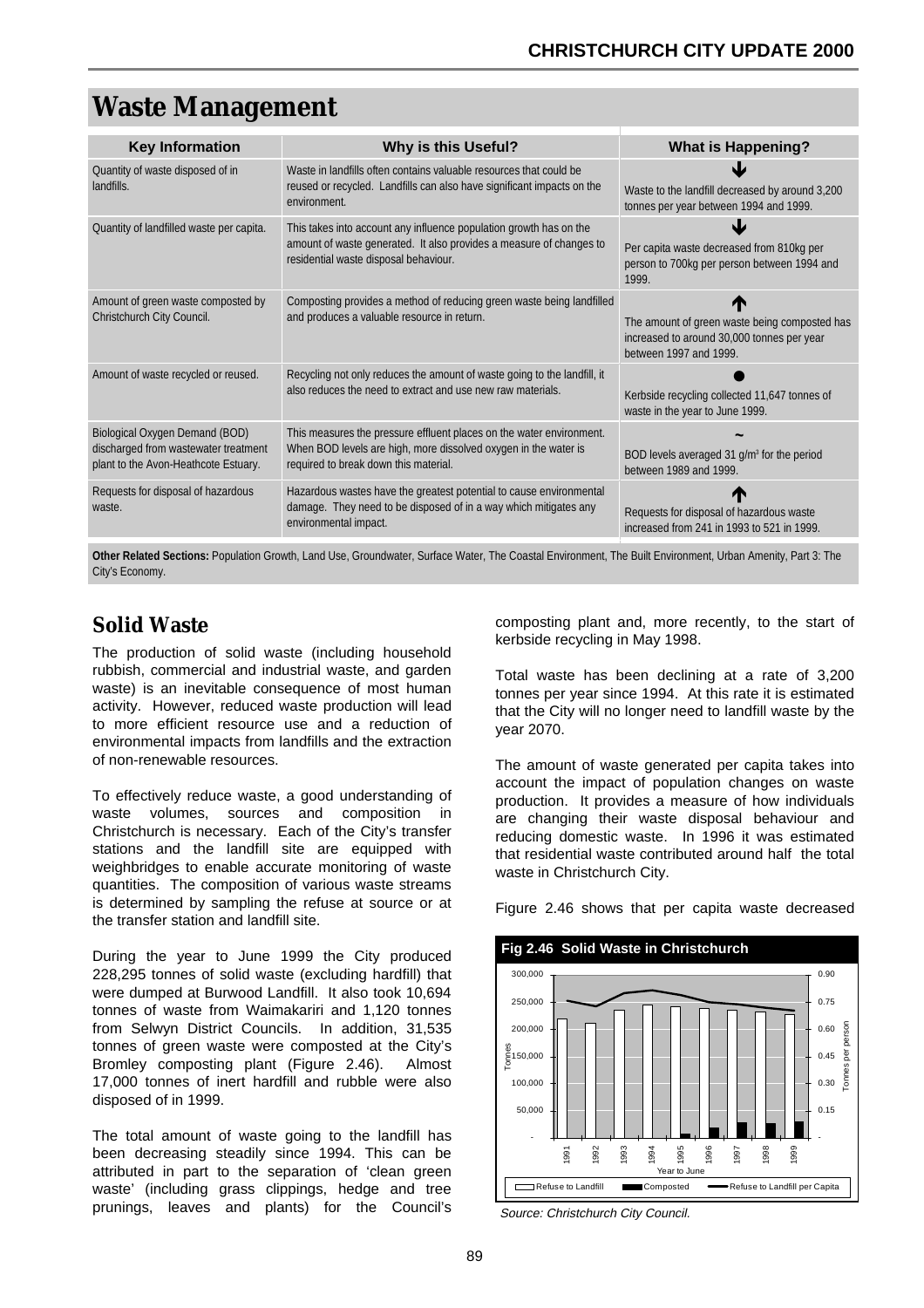

Source: Christchurch City Council.

from 810 kilograms per person in the year to June 1994, to 700 kilograms per person for the year to June 1999. This was an average decrease of 20 kilograms per person per year. At this rate the Council's goal of zero waste<sup>48</sup> to the landfill per person will occur in 35 years, 15 years after the year 2020 target. However, the initial goal of reducing waste by 14 per cent per capita ( 697 kilograms per person) of the 1994 level by the year 2000 looks like it will be achieved.

The amount of waste per capita is decreasing at a more rapid rate than total waste due to the impact of increased population growth in the mid-1990s. In fact, 55 per cent of the decline in waste per capita would have occurred solely as a result of increased population and no change in total waste. The rate of population growth declined considerably between 1997 and 1999. If this continues, the rate of decreasing per capita waste will slow down unless other waste initiatives increase the rate of reduction in total waste.

Figure 2.47 shows the origins of waste in the City. Until 1993 both light vehicles and commercial non-Council vehicles were responsible for delivering most of the waste. The Council's operations and refuse collection contributed the remaining 45,000 tonnes per year. Since then, waste from private vehicles decreased by 45 per cent to be just under 50,000 tonnes in the year to June 1999. Conversely, the amount of waste from private enterprise increased from around 100,000 tonnes in 1993 to around 130,000 tonnes per year between 1995 and 1999.

#### **Composition of Solid Waste**

Waste audits were carried out in 1993, 1994, 1996 and 1999. Figure 2.48 shows the comparison between the proportion of each type of waste that went to the landfill in 1996 and 1999. Although paper was the greatest source of waste in 1996 and 1999, the proportion of total waste decreased between surveys. The proportion of total waste from garden material, building material and especially plastics increased between the 1996 and 1999 surveys.

**Fig 2.48 Composition of Total Waste to Transfer Stations ( % by Weight)**  25 □1996 20 ■1999 itage 15 Percentage λeτ 10 5 0 Garden Plastic Paper Kitchen/Soil Kitchen/ Soil Metal Glass Building extiles Potentially Hazardous Hazardous

Source: Christchurch City Council.

The 1999 audit also sampled the composition of residential black rubbish bags and "wheelie" bins. Generally, more waste was collected from households with bins than those that used bags. The mean weekly household waste disposed of in black rubbish bags was 8.25 kilograms per household, whereas the mean household waste in "wheelie" bins was 30.15 kilograms per household.

Figure 2.49 shows the breakdown of waste per household for both black rubbish bags and bins. Paper, kitchen and garden material made up the greatest proportion of waste in both bins and bags. Bins contained a greater proportion of green material, kitchen waste, paper and building material than bags. A large amount of green material which went into bins should, ideally, have been composted.

The use of bins in Christchurch increased significantly in the five years to 1999. It is difficult to know whether using a bin increased the amount of waste being disposed of, or whether households producing a large amount of waste were more likely to change to using bins due to the increased convenience. However, it is apparent that a greater amount of green waste was disposed of by households using bins compared with households using bags.

**Fig 2.49 Composition of Domestic Waste collected** 



Source: Christchurch City Council.

[<sup>48</sup> Christchurch City Council Waste Management Strategy for](http://www.ccc.govt.nz/Waste/ManagementPlan/)  Solid and Hazardous Waste 1998, http://www.ccc.govt.nz/ waste/ManagementPlan/index.asp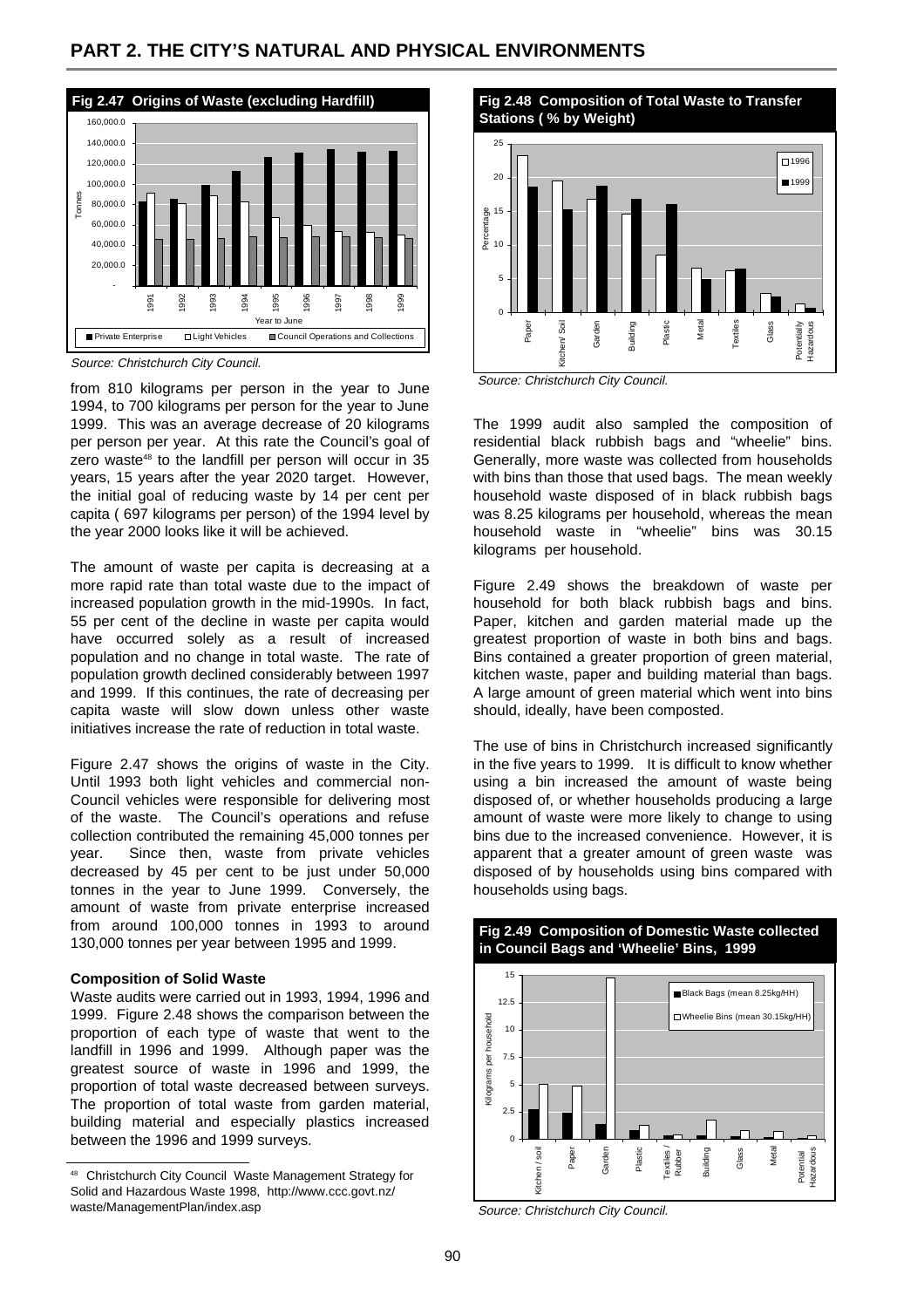### **CHRISTCHURCH CITY UPDATE 2000**



Source: Christchurch City Council.

The composition of commercial and business waste was also estimated in the waste audit. Black rubbish bags from the central business district (CBD) were sampled. Unfortunately it was impossible to distinguish between Central City residential waste and waste from commercial premises. However, there was a distinct difference in the proportions of waste in these bags compared with residential bags and bins. Figure 2.50 shows the majority of waste in the commercial business district was paper (49 per cent) and kitchen waste (34 per cent). As expected, there was very little garden waste.

The composition of business waste was dominated by paper, wood, rubble and plastic. Combined, these made up approximately 75 per cent of business waste. Garden and kitchen waste combined contributed less than 15 per cent of total business waste.

#### **Composting Green Waste**

Composting not only reduces the amount of landfilled waste, it also lessens greenhouse gas emissions. The aerobic composting process produces carbon dioxide, rather than methane, which results if the material decomposes without oxygen (as occurs in landfills).

Council composting started in the year to June 1995 and rapidly increased to around 30,000 tonnes by the year to June 1997 (Figure 2.46). Since then green waste appears to have stabilised at around 30,000 tonnes per year. If this green waste was not composted, it would have added an additional 13 per cent more waste to the landfill, based on figures for the year to June 1999.

In addition to the Council-operated compost plant, many residents also compost their own green waste for reuse in their gardens. The Annual Survey of Residents found that 57 per cent of residents in 1999 composted some of their garden and food waste. The survey also asked residents whether they took green waste to the transfer station. Sixty seven per cent of respondents had taken green waste to the transfer



Source: Recovered Materials Foundation.

station in the previous 12 months.

#### **Kerbside Recycling**

Recycling and reuse of materials such as glass, paper, wood, oil, plastic and metals is another way of reducing the amount of waste being disposed in landfills. Reuse is the repeated or continued use of a product in its original form. Recycling involves the breakdown of products into their constituent materials either by melting (in the case of metal, glass or plastic) or maceration (in the case of paper), followed by the reformation of the material into new products.

In May 1998 the Christchurch City Council started a kerbside recycling programme that enabled glass, newspaper, some plastics, cardboard, and aluminium and steel cans to be collected. Previously, newspaper was the only material collected at the kerbside, while other materials could be recycled at the transfer stations and drop off points throughout the City.

In the year to June 1999, 11,647 tonnes of material were collected from kerbside recycling. This removed 5 per cent of the waste that would otherwise have gone to the landfill. The greatest proportion by weight of material collected as part of kerbside recycling was paper and cardboard (61 per cent), then glass (28 per cent), with plastic and metal each contributing around 5 per cent to the total (Figure 2.51).

Ninety per cent of residents questioned in the Annual Survey of Residents thought the Council's kerbside recycling programme was good or very good. While this is encouraging it is interesting to note that when this question was asked in 1997, when only newspapers were being collected, 88 per cent of residents thought the kerbside recycling was either good or very good. This probably measures the quality of service rather than satisfaction with the range of materials that can be recycled.

Before 1999 the Annual Survey of Residents asked a question on recycling habits. In 1998, 61 per cent of residents recycled glass, 78 per cent newspapers, 40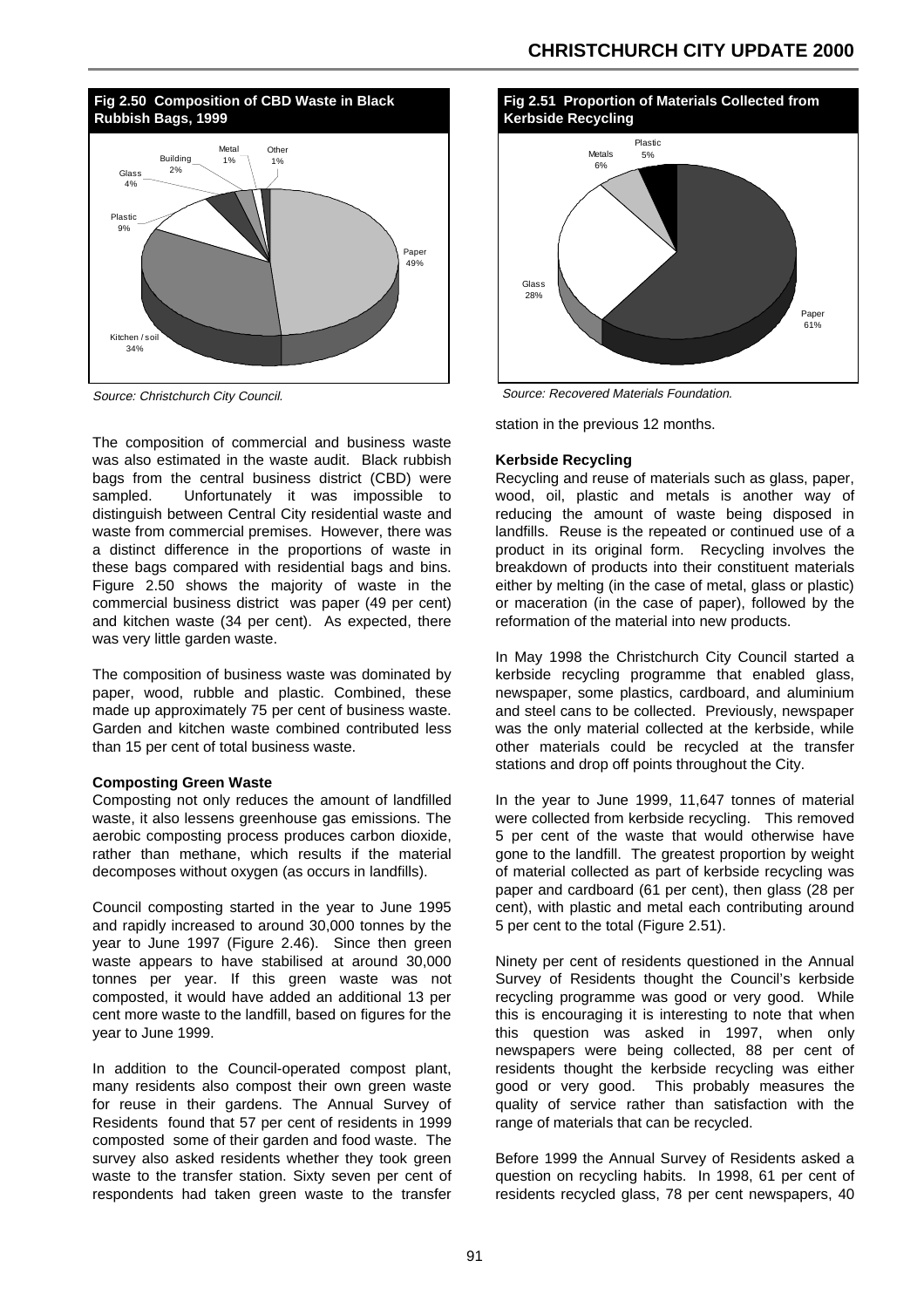per cent aluminium cans and 37 per cent plastic. These percentages remained reasonably stable between 1991 and 1998, and showed that many residents were already accustomed to recycling before kerbside recycling commenced.

#### **Target Zero49 – Cleaner Production Principles**

Between mid-1997 and June 1999 a trial programme to develop cleaner production methods in 12 Christchurch companies was carried out. The Target Zero programme was funded by the Christchurch City Council, the Ministry for the Environment, and the Electricity Corporation of New Zealand. As a result of the trial the following savings were achieved:

Inputs:

- $94.200<sup>m3</sup>$  of water
- 17,740 GJ of fossil fuels
- 535 MWh of electricity
- \$489,440 of materials

Outputs:

- $\bullet$  123,990 $\mathsf{m}^3$  of trade waste
- 890 tonnes of solid waste
- \$684,160 of product
- 1,850 tonnes of CO<sub>2</sub> emissions.

Although the initial trial has finished, the Target Zero programme is still continuing locally with manufacturers. It has also expanded to include a green retailers programme, focusing on commercial waste from retailing.

## **Liquid Waste**

Waste water treatment is an extremely large, complex and expensive operation that is vital for the health and well-being of the community. Waste water, which is almost all used water, is carried through a network of underground pipes to the treatment plant. The aim of waste water treatment is to remove all pollutants and produce an effluent that is as near as possible to fresh water, which can then be safely reused or returned to the environment.

In the year to June 1999 the City's waste water treatment system processed approximately 48,659 mega litres<sup>50</sup> of waste through the City's three waste water treatment plants. Almost all of this was processed at the Bromley treatment plant (98.3 per cent), with the Belfast and Templeton plants processing the remaining 1.0 and 0.7 per cent of the total waste water respectively.

Approximately half of the waste water originated from domestic sources (49 per cent). Industrial sources contributed 14 per cent, and commercial and recreational sources 11 per cent of the liquid waste.



Source: Christchurch City Council.

The remaining 26 per cent was from the infiltration and inflow of groundwater and stormwater (Figure 2.52).

Domestic effluent flow has increased at a rate consistent with population growth, although the total annual flow fluctuates from wet year to dry year due to the infiltration and inflow of ground water and stormwater into the system.

All three treatment plants carry out primary and secondary treatment. Liquid effluent is discharged from the Bromley treatment plant into the Avon-Heathcote Estuary twice daily, a few hours after high tide. This ensures that most of the discharge moves straight out to sea with the falling tide. Before being discharged in the Estuary, effluent flows through 230 hectares of oxidation ponds. These are also an important habitat for a variety of bird species at the Te Huinga Manu Wildlife Refuge. Liquid effluent from the Belfast treatment plant is discharged into the south branch of the Waimakariri River, and effluent from the Templeton treatment plant is discharged directly on to pasture.

Effluent discharged into the Avon-Heathcote Estuary has 90 per cent of the biological oxygen demand (BOD) removed. The average amount of BOD in the effluent discharged into the Estuary was 25 micrograms per litre during the year to June 1999. In the period from July 1989 to June 1999, BOD concentrations averaged 31 grams per cubic metre. The treatment plant also removed 99.91 per cent of the faecal coliforms from the liquid waste. The median number of faecal coliforms discharged in the Estuary in the year to June 1999 was 5,600 per 100 millilitres. Micro-organisms remaining in the effluent are a mixture of those that survive the pond system and those contributed by resident bird life. They do not normally have an adverse effect on the Estuary except in a small area adjacent to the outfalls.

Other outputs for the year to June 1999 from the waste treatment plant included: 4,496 tonnes of solid waste, (which was sent to the Burwood Landfill), and 4.7 million cubic metres of methane. The methane is used

[<sup>49</sup> For more information on Target Zero see: http://www.ccc.](http://www.ccc.govt.nz/TargetZero/) govt.nz/TargetZero/

 $50$  One mega litre = 1,000,000 litres or one million litres